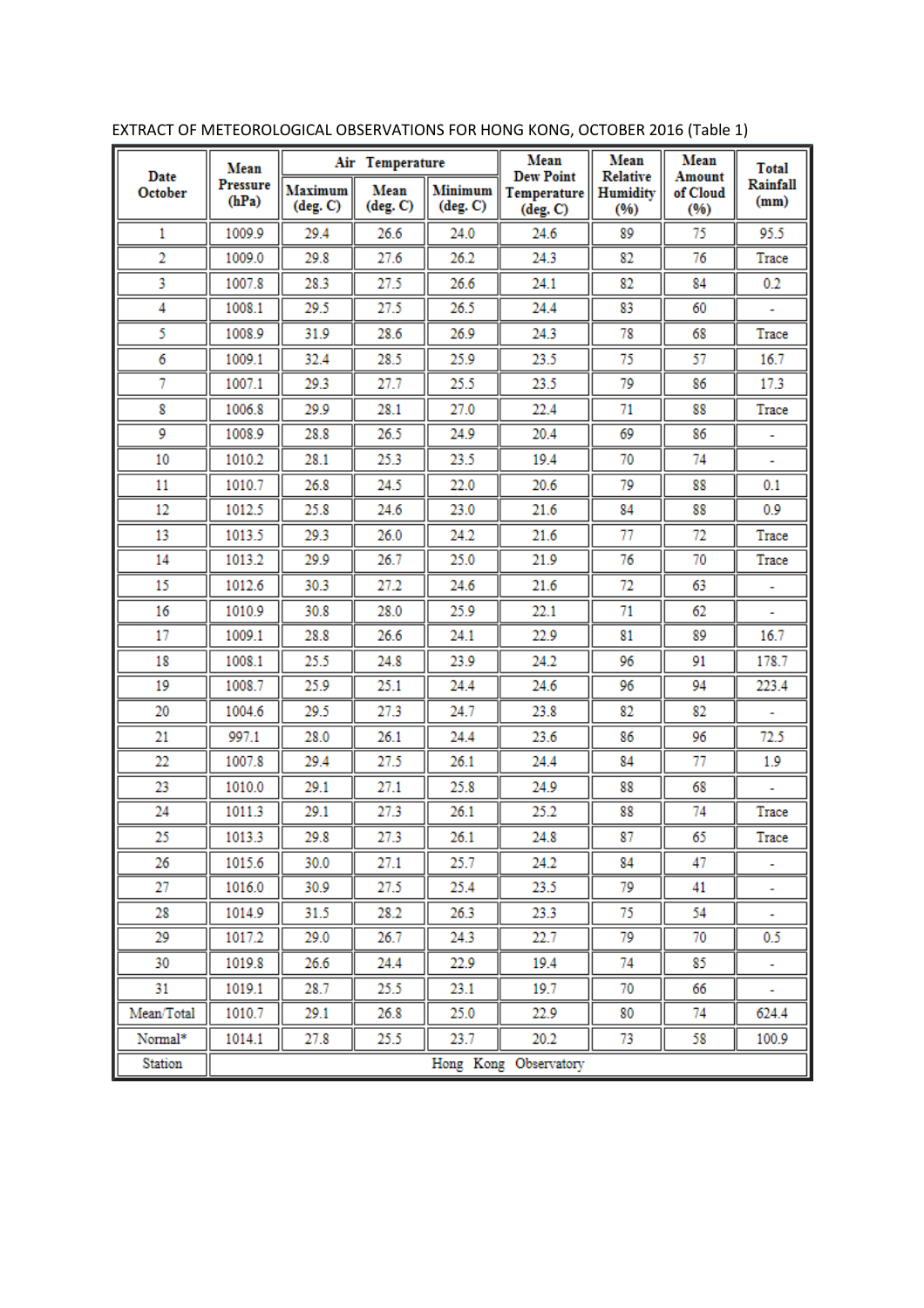| Date<br>October | <b>Number of hours</b><br>of Reduced<br>Visibility <sup>*</sup><br>(hours) | <b>Total</b><br><b>Bright</b><br><b>Sunshine</b><br>(hours) | <b>Daily</b><br>Global Solar<br><b>Radiation</b><br>(MJ/m <sup>2</sup> ) | <b>Total</b><br>Evaporation<br>(mm) | <b>Prevailing</b><br>Wind<br><b>Direction</b><br>(degrees) | Mean<br>Wind<br><b>Speed</b><br>(km/h) |
|-----------------|----------------------------------------------------------------------------|-------------------------------------------------------------|--------------------------------------------------------------------------|-------------------------------------|------------------------------------------------------------|----------------------------------------|
| 1               | 12                                                                         | 5.8                                                         | 16.05                                                                    | 0.6                                 | 090                                                        | 16.2                                   |
| $\overline{2}$  | 9                                                                          | 3.0                                                         | 11.57                                                                    | 4.2                                 | 060                                                        | 17.8                                   |
| 3               | 0                                                                          | 1.2                                                         | 8.37                                                                     | 2.0                                 | 050                                                        | 28.5                                   |
| 4               | 0                                                                          | 4.9                                                         | 9.68                                                                     | 1.9                                 | 050                                                        | 17.5                                   |
| 5               | 0                                                                          | 5.7                                                         | 16.61                                                                    | 4.4                                 | 070                                                        | 18.7                                   |
| 6               | 0                                                                          | 8.9                                                         | 18.76                                                                    | 6.8                                 | 010                                                        | 19.3                                   |
| 7               | 0                                                                          | 3.8                                                         | 11.82                                                                    | 3.1                                 | 010                                                        | 23.6                                   |
| 8               | $\mathbf 0$                                                                | 2.1                                                         | 10.54                                                                    | 3.7                                 | 360                                                        | 35.2                                   |
| 9               | 0                                                                          | 4.7                                                         | 15.92                                                                    | 6.1                                 | 010                                                        | 33.0                                   |
| 10              | 0                                                                          | 6.8                                                         | 16.51                                                                    | 3.5                                 | 020                                                        | 28.0                                   |
| 11              | 0                                                                          | 0.7                                                         | 9.51                                                                     | 3.2                                 | 010                                                        | 29.8                                   |
| 12              | 0                                                                          | 0.1                                                         | 4.70                                                                     | 1.3                                 | 060                                                        | 39.7                                   |
| 13              | 0                                                                          | 6.5                                                         | 17.41                                                                    | 4.7                                 | 080                                                        | 39.5                                   |
| 14              | 0                                                                          | 9.0                                                         | 19.58                                                                    | 3.9                                 | 080                                                        | 34.6                                   |
| 15              | 0                                                                          | 7.0                                                         | 15.64                                                                    | 4.5                                 | 050                                                        | 20.3                                   |
| 16              | 0                                                                          | 7.8                                                         | 15.66                                                                    | 5.0                                 | 020                                                        | 20.3                                   |
| 17              | 0                                                                          | 2.2                                                         | 7.73                                                                     | N.A.                                | 070                                                        | 43.5                                   |
| 18              | 0                                                                          |                                                             | 2.07                                                                     | N.A.                                | 090                                                        | 57.5                                   |
| 19              | $\mathbf 0$                                                                | 0.1                                                         | 2.27                                                                     | N.A.                                | 100                                                        | 36.0                                   |
| 20              | 7                                                                          | 7.4                                                         | 14.48                                                                    | 1.9                                 | 010                                                        | 15.8                                   |
| 21              | 0                                                                          |                                                             | 0.80                                                                     | N.A.                                | 220                                                        | 60.8                                   |
| 22              | 0                                                                          | 5.0                                                         | 12.47                                                                    | 0.5                                 | 220                                                        | 18.2                                   |
| 23              | 0                                                                          | 2.8                                                         | 10.47                                                                    | 2.1                                 | 100                                                        | 6.0                                    |
| 24              | 0                                                                          | 4.1                                                         | 12.90                                                                    | 1.9                                 | 120                                                        | 13.8                                   |
| 25              | 0                                                                          | 9.2                                                         | 20.00                                                                    | 4.2                                 | 090                                                        | 16.5                                   |
| 26              | 0                                                                          | 8.5                                                         | 17.55                                                                    | 3.2                                 | 070                                                        | 17.1                                   |
| 27              | 0                                                                          | 9.8                                                         | 19.82                                                                    | 4.6                                 | 060                                                        | 11.1                                   |
| 28              | 0                                                                          | 10.3                                                        | 20.33                                                                    | 3.3                                 | 020                                                        | 8.6                                    |
| 29              | 0                                                                          | 3.7                                                         | 11.38                                                                    | 5.3                                 | 080                                                        | 31.5                                   |
| 30              | 0                                                                          | 3.6                                                         | 12.46                                                                    | 4.1                                 | 020                                                        | 32.3                                   |
| 31              | 0                                                                          | 7.9                                                         | 17.24                                                                    | 5.2                                 | 070                                                        | 24.0                                   |
| Mean/Total      | 28                                                                         | 152.6                                                       | 12.91                                                                    | $95.2^*$                            | 070                                                        | 26.3                                   |
| Normal*         | $142.8^{\frac{5}{2}}$                                                      | 193.9                                                       | 14.05                                                                    | 123.9                               | 080                                                        | 27.4                                   |
| Station         | Hong Kong<br>International Airport                                         | Waglan Island^                                              |                                                                          |                                     |                                                            |                                        |

## EXTRACT OF METEOROLOGICAL OBSERVATIONS FOR HONG KONG, OCTOBER 2016 (Table 2)

The minimum pressure recorded at the Hong Kong Observatory was 990.7 hectopascals at 1132 HKT on 21 October.

The maximum air temperature recorded at the Hong Kong Observatory was 32.4 degrees C at 1326 HKT on 6 October.

The minimum air temperature recorded at the Hong Kong Observatory was 22.0 degrees C at 0543 HKT on 11 October.

The maximum gust peak speed recorded at Waglan Island was 115 kilometres per hour from 280 degrees at 1235 HKT on 21 October.